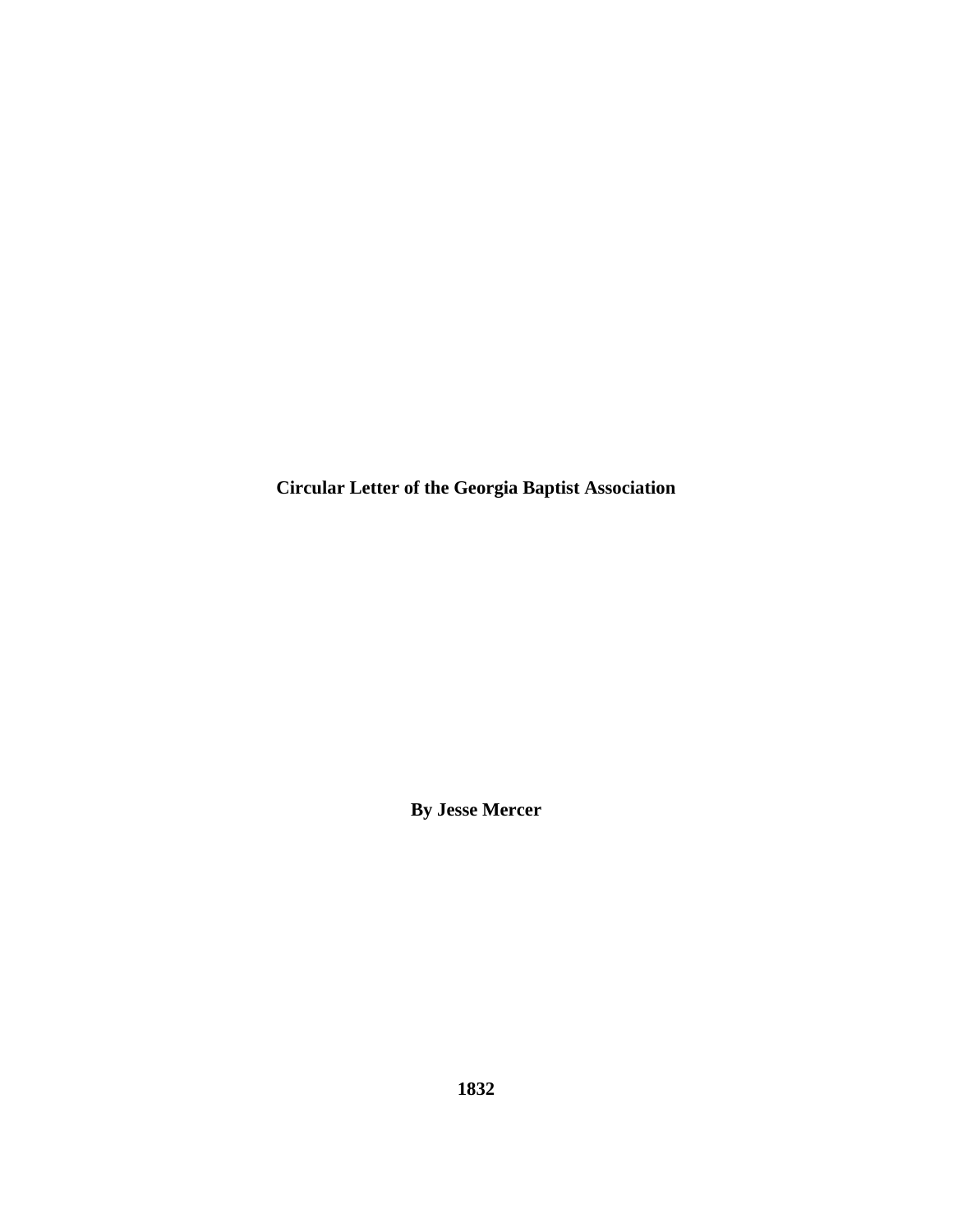*[Note: while some minor spelling errors have been corrected, the original formatting and British spelling is true to the original.]* 

Beloved in the Lord,

You are expecting a word of advice and admonition from our annual meeting,—and we address you on subjects of a *practical nature*.

1<sup>st</sup>, *On Family Religion*. Since the kindly influence of the great revival has passed away, we fear many families neglect prayer, some in the morning, and others altogether. From this we infer, & the negligent know whether our inference is correct or not, that closet or secret devotions are also omitted. We need not expect the blessing of the Lord,—the manifest tokens of his presence, upon our public meetings, if we neglect family and closet religion. No doubt the cold lifelessness, the lamentable apathy apparent in our public assemblies, is to be ascribed to the fact that we have little or no religion at home; that our hearts are not attuned for the services of the Sanctuary by the devotions of the closet.

2<sup>nd</sup>, *Presumptuous confidence*. While we admit and maintain the doctrine of implicit confidence in God, and the certainty that those who believe "on Him shall not be confounded," we would caution you against the abuse of this consoling sentiment. The kind of confidence which we would warn you not to entertain, is that, which the god of this world, endeavoured to inject into the mind of the blessed Saviour. This arch adversary of both God and man assured the obedient Redeemer, just after he had ascended the banks of the Jordan, that if he should cast himself down form the pinnacle of the Temple, no danger need be apprehended, for the angels were commanded to guard Him. Jesus was unwilling presumptuously to expose himself, and has thus left an example for all his followers. Let each of them remember this prudent conduct in their Leader, when they are tempted towards the dram shop, and other drilling places of the devil, lest presuming on their security they pierce themselves through with many sorrows.

An old writer relates that a priest was called upon to dislodge an evil spirit from a possessed damsel; the spirit answered that he had found her at the theatre, in his own dominions—she was his lawful captive, and therefore denied the right of the priest to interfere. This trusting for safety in God while we needlessly expose ourselves to danger, is the ruin of thousands. Let us beware of it. "Let him that thinketh he standeth take heed lest he fall."

3d, *Attention to the rising race*. If God has directed us to bring up our children in the nurture and admonition of the Lord, can we be guiltless in neglecting it? We cannot *save* their souls by means; nor can we make them rich by means; *but because we are not sure* that our exertions will accumulate vast wealth for them, do we therefore sit down in indolence or despair. No; if one expedient fail, we try another, and we continue until we descend to the grave. So let us thus act in the means of salvation. Let us bring every means in our power to bear upon their hearts—to arouse their slumbering consciences & win them back to God. We dear the duties to our children are sinfully and shamefully neglected by many of us.

4th, *Indifference to the use of means*. Because we are not constituted the *efficient* cause of the soul's salvation, many of us draw the illogical inference, that we need not attempt anything in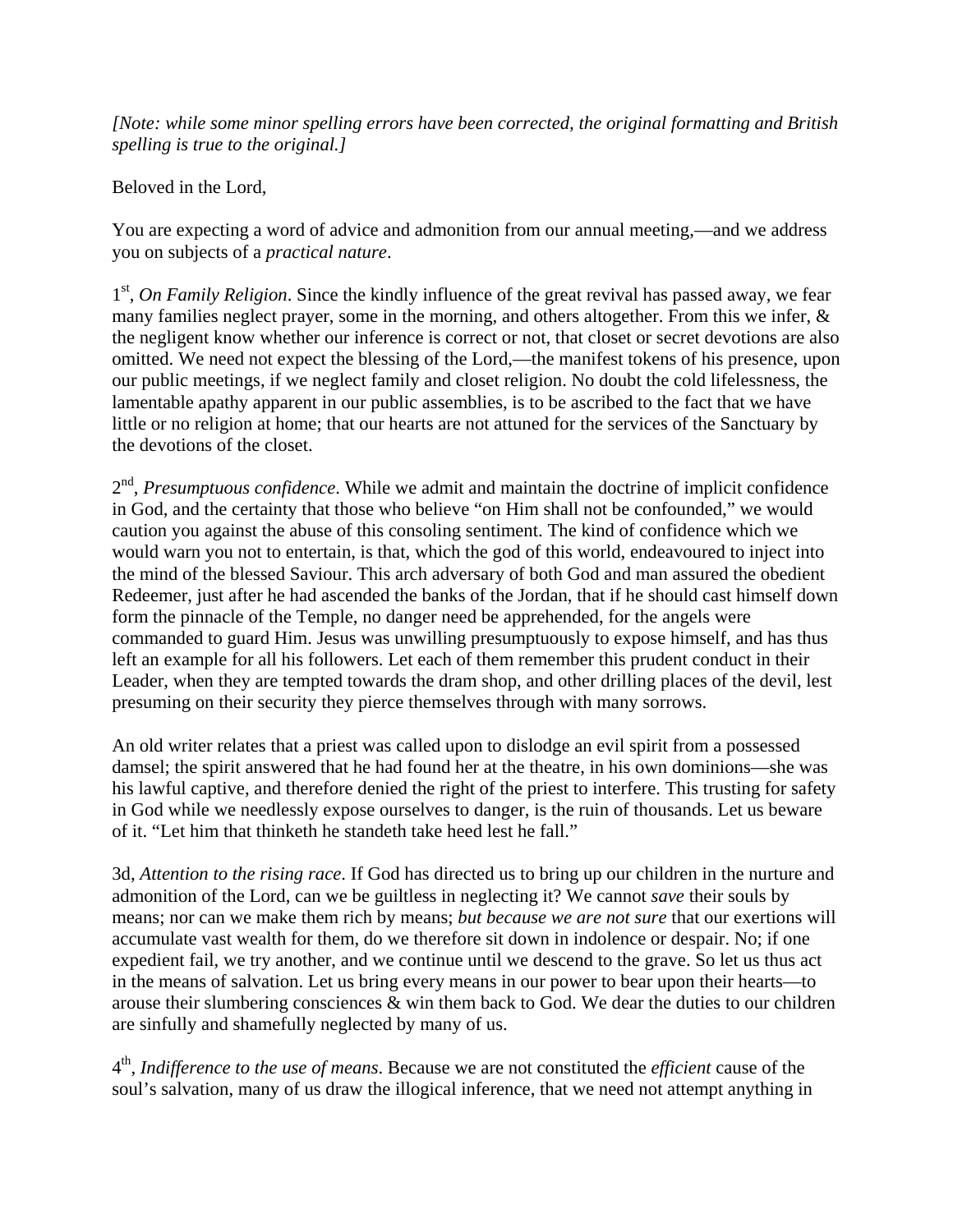order to save sinners;—and are as indifferent about the means of grace, as if God had not appointed any. But nothing is more clear than that the kingdom of grace is as much a kingdom of means, as the natural kingdom. Look at these texts: "In Christ Jesus *I have begotten you* through the Gospel." "Thou shalt both *save thyself and them* that hear thee." "Faith cometh by hearing." Now if the means used by Paul & others were instrumental in producing regeneration and the exercise of faith; so we may expect that our endeavors will result in the same happy effects,— And yet how indifferent, how careless are we in regard to means.

Our best judgment should be called into requisition to devise the best means to promote the kingdom of Christ. "The liberal soul deviseth liberal things," Isaiah 32:8, and God blessed the means: nor has he circumscribed the used of them. He has been pleased to mention ploughing and hoeing as the means of rearing a crop, but has not instructed us whether we should turn our horse about the to the right or to the left,—nor which hand should govern the hoe: So as the world is the field of our labours, he has not confined us to the use of particular means, but bids us "occupy till I come" with all out talents and all our strength. Happy is the servant who when his Lord cometh shall find him doing so.

5th, *Punctuality in our contracts*: It is admitted, that to be in debt is *to be in the fashion*, and this fashion would not be the fruitful source of so many evils, if these debts were paid when due; but how many pitiful and unjustifiable excuses are made for want of punctuality by professing Christians! A man gives his bond to pay so much money on a given day—the day arrives—the bond is presented. What are the apologies? "I did not think you would want it." "I have not sold my cotton" or "I expected the money weeks ago, and have not received it." But what have all these pitiful evasions to do with your solemn obligations? Not a whit more than had Adam's about eating the forbidden fruit. The violation of our promises and the dishonesty in these matters is truly a subject of lamentation.

But must I never ask for credit? This is not the question. Our exhortation is that you fulfill *your contracts*. We think there is a great deal too much credit in our day, and if necessary should drive you to it, and you perceive you cannot meet the demand when due, go to your creditor and obtain indulgence for further time. By this means you will save your character for honesty. But if he denies any longer credit, sell your property and pay him, for your reputation as a man and a Christian are at stake. It is better for you to sacrifice property than your Christian character.

6th. *Observance of the Sabbath*. We have been pained to see professing Christians violating it by *starting* on journeys, by traveling unless in extreme cases,—by permitting their children to fish, hunt and sport regardless of its sanctity. Talk as much as you please about the abrogation of the ancient economy,—where there is not much attention to the Sabbath, there is not much attention to religion. Recklessness of the one is generally the concomitant of recklessness of the other. While we admit that there are some professing Christians, who that keeping the Sabbath constitute the very essence of piety,—we maintain that he who makes no difference between it and other days, is far from the true faith. No nation has ever advanced in knowledge and true religion where the claims which God makes on his creatures to devote a portion of time specially to his service, have been disregarded.